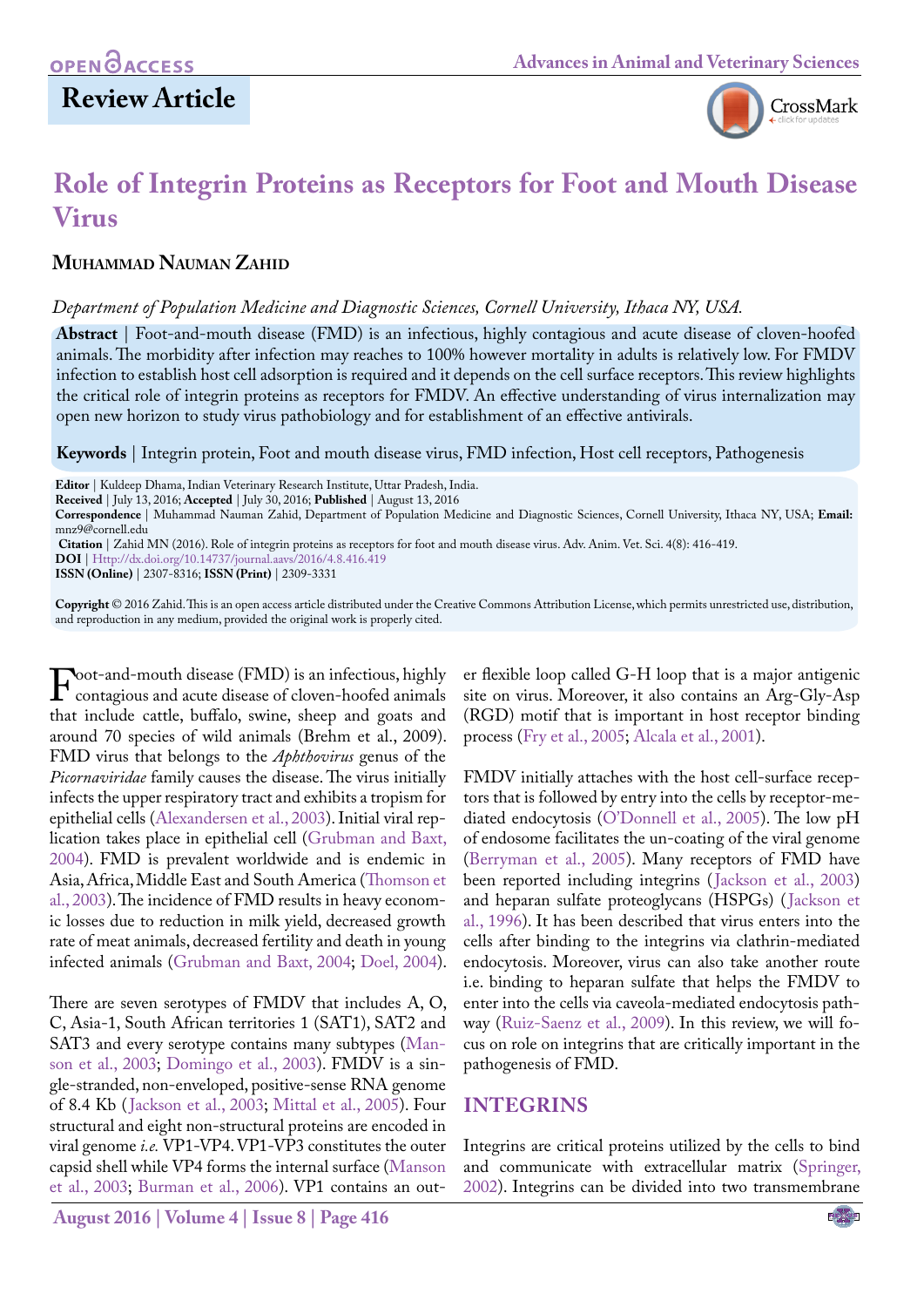# **OPEN**<sub>d</sub>

glycoprotein subunits known as alpha  $(\alpha)$  and beta  $(\beta)$ ([Springer, 2002](#page-3-5)). It has been reported that there are 19α and 8β subunits (Grundstorm, 2003). The role on integrins have been explained by different techniques including monoclonal antibodies, chromatography and cell adhesion assays. Integrins play a role in adhesion between cells as well as with extracellular matrix. They are also involved in cell proliferation, apoptosis and cell migration. They regulate many physiological processes including inflammation, morphogenesis, embryogenesis, wound-repair and tumor cell migration, by interacting with different extracellular ligands. They have ligands such as intracellular adhesion molecules (ICAM) and vascular cell adhesion molecule (VCAM), collagen, fibronectin, laminin and fibrinogen ([Dedhar and Hannigan, 1996;](#page-2-7) O'Donnell et al., 2005). The physiological processes where integrins are involved include platelet aggregation (O'Donnell et al., 2005; Jackson et al., 2004). The concentration of integrins on the cell surface is ten to hundred folds higher than other cell surface receptors but they show low affinity of binding with their ligands [\(Burman et al., 2006](#page-2-4)). Many integrins have been shown to serve as FMDV receptors. Cell culture studies have described that at least four integrins *i.e.* αvβ3, αvβ6, αvβ1, αvβ8 and α5β1 are being used by FMDV ([Berinstein](#page-2-8) [et al., 1995](#page-2-8); [Jackson et al., 2003](#page-3-3), 2004).

#### **Integrin αvβ3**

It has been demonstrated that integrin αvβ3 bind to all serotypes of FMDV through RGD tripeptide ([Berinstein](#page-2-8) [et al., 1995](#page-2-8); Mould et al., 1995; [Mateu et al., 1996\)](#page-3-6). Mg2+ facilitates binding of integrin αvβ3 to the ligands while  $Mn^{2+}$  can increase the binding.  $Ca^{2+}$  has a dual role as on one side it assists fibronectin and vitronectin to bind to integrin αvβ3 but on the other side it blocks binding of fibronectin [\(Neff and Baxt, 2001](#page-3-7)). Studies have shown that integrin αvβ3 serves as internalization receptor for FMDV serotype A12 [\(Berinstein et al., 1995](#page-2-8)). In another study, Chinese hamster ovary (CHO) cells that do not express αvβ3 but heparan sulfate were used. This CHO cell line was transfected with human αvβ3. It has been described that the replication of FMDV was dependent on expression of αvβ3 ([Neff et al., 1998\)](#page-3-8). FMDV has been shown to bind to human and simian αvβ3 for entry into the cells but efficient replication of virus occur in the presence of bovine αvβ3 ([Green et al., 2](#page-3-9)003). So, this could be a reason that FMDV developed as a disease of cloven-hoofed animals because they have such structure of integrin  $\alpha v \beta 3$  that fits well with viral surface resulting in enhanced viral replication and spread of disease among these species [\(Xiong et](#page-3-10) [al., 2002](#page-3-10), [Monaghan et al., 2005,](#page-3-11) [Du et al., 2010](#page-2-9)).

#### **Integrin αvβ6**

Jackson et al. (2000) have revealed that integrin αvβ6 acts as a receptor for FMDV. Integrin αvβ6 is expressed on the

## **Advances in Animal and Veterinary Sciences**

epithelial cells. In a study, FMDV binding was inhibited using anti- αvβ6 monoclonal antibody (10D5) that exhibits the specificity of αvβ6 for FMDV (Jackson et al., 2000). It has been shown that after transfection with integrin β6 and expressing αvβ6, human colon carcinoma cell line became permissive for FMDV infection. Viral entry enhanced after binding to αvβ6 in these cells (Jackson et al., 2004). Another study has revealed that deletion of β6 cytoplasmic domain slightly reduced the virus binding but this domain is critical for virus infection suggesting an essential function of this domain in post-binding events during FMDV infection ([Miller et al., 2001](#page-3-12)). Initially, only integrin αvβ3 was considered as FMDV receptor but αvβ6 has more diverse expression on epithelial cells especially where early stages of viral replication occur (Brown et al., [2006;](#page-2-10) Jackson et al., 2000; [Du et al., 2010](#page-2-9)). It has been reported that αvβ6 plays a role to transport the virus to early endosomes (O'Donnell et al., 2005). Monaghan and colleagues studied the expression of αvβ3 and αvβ6 within epithelial cells of cattle, which are aimed by the FMDV during infection. Data using confocal microscopy, immunofluorescence and RT-PCR described that integrin αvβ6 is mainly expressed on the surface of these epithelial cells that are the site of viral replication during FMDV infection ([Monaghan et al., 2005](#page-3-11))

#### **Integrin αvβ1**

In another studies, it has been demonstrated that αvβ1 also serves as FMDV when expressed on CHO cells (Jackson et al., 2002). Amino acid residues close to RGD can reveal the binding specificity between  $αvβ1$  and  $αvβ6$  (Neff [et al., 1998](#page-3-8); Jackson et al., 2002). Integrin αvβ1 does not efficiently support viral binding and infection at physiological concentrations of  $Mg^{2+}$  and  $Ca^{2+}$ . However, when  $\alpha v \beta 1$ expressing cells were treated with Mn<sup>2+</sup>, there was a radical increase in FMDV infection (Berryman et al., 2005; Jackson et al., 2002). The role of αvβ1 was further detected using monoclonal antibodies against human αv that inhibited the virus binding as well as infection (Jackson et al., 2002). Binding efficiencies between αvβ1 and αvβ6 can be differentiated on the basis of amino acid residues close to RGD motif [\(Du et al., 2010;](#page-2-9) Jackson et al., 2000). The specificity of αvβ1, αvβ3 and αvβ6 during FMDV infection was studied for two strains of FMDV serotype O and three strains of serotype A. It has been shown that cells expressing these integrins mediated viral infection for all strains of both FMDV serotypes. Although there were some differences in usage of these integrins by different viral strains such as both strains of serotype O used αvβ1 and αvβ6 with same efficiency but more efficiently than αvβ3. While there was moderate usage of αvβ1 by strains of FMDV serotypes A as compare to  $αvβ3$  and  $αvβ6$  [\(Duque and Baxt, 2003\)](#page-2-11). This data suggest an expected interplay between efficiency of integrin usage and FMDV pathogenesis.

NE**X**US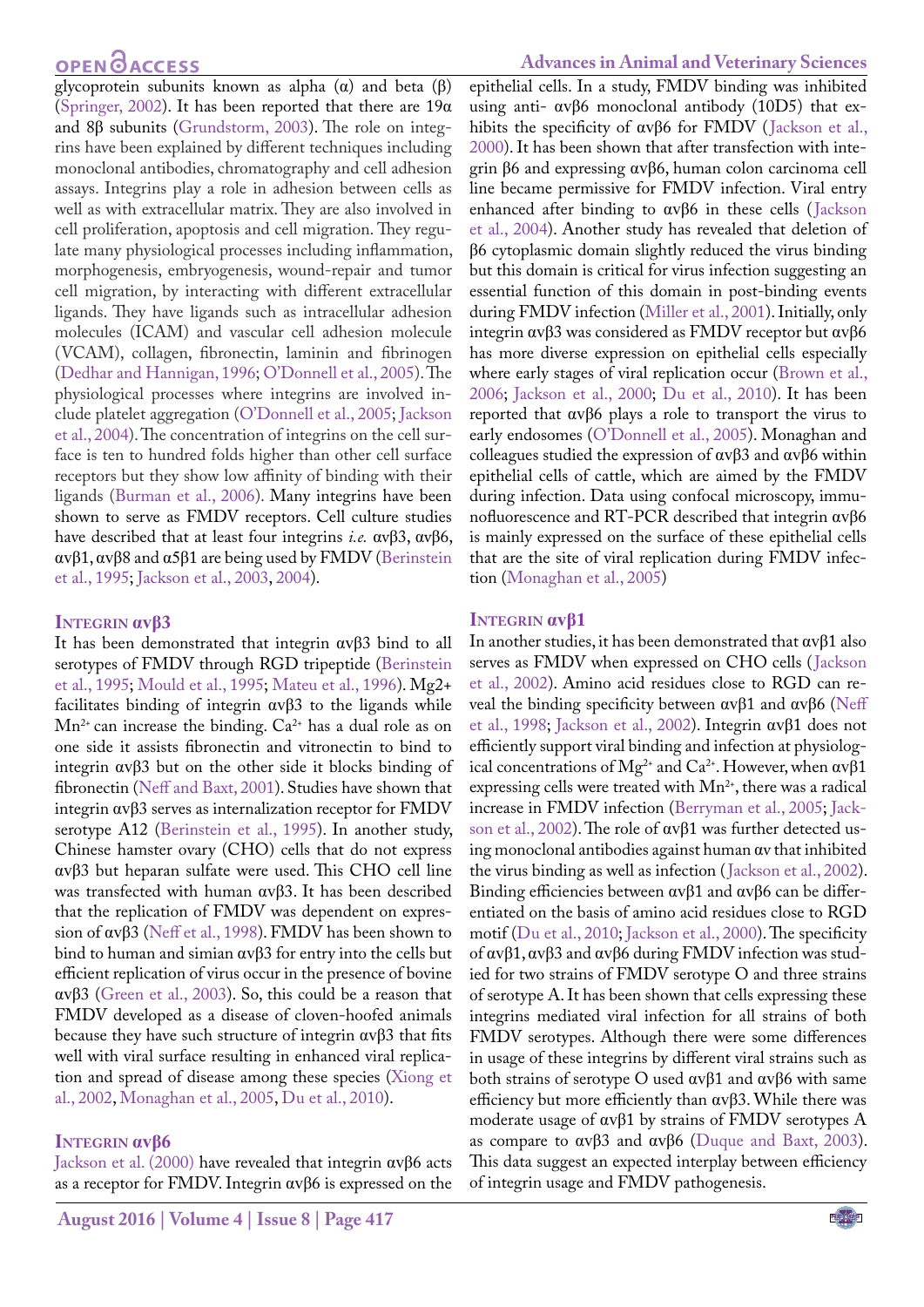#### **Advances in Animal and Veterinary Sciences**

## OPEN **OACCESS Integrin αvβ8**

It has been shown that another integrin *i.e.* integrin αvβ8 can serve as a host cellular receptor for FMDV [\(Fjell](#page-3-13)[birkeland et al., 2003;](#page-3-13) Jackson et al., 2004). It has been shown that transfecting human β8 with SW480 cell line and expressing αvβ8 made these non-permissive cells susceptible to FMDV infection. Moreover, role of αvβ8 was further established by monoclonal antibodies inhibiting function of αvβ8. Integrin αvβ8 has been detected in the basal cells of the epithelial airway, which could show their role in the tropism of FMDV during the early stages of viral infection (Jackson et al., 2004; [Fjellbirkeland et al.,](#page-3-13) [2003](#page-3-13); Cambier et al., 2000).

#### **Integrin α5β1**

Integrins α5β1 are expressed on epithelial and lymphoid cells and bind to the ligands through RGD motif which is important for serving FMDV as a cellular receptor. Although they have this important RGD motif but they are not used by FMDV for initiating viral infection [\(Baranowski et](#page-2-12) [al., 2000](#page-2-12); [Duque and Baxt, 2003](#page-2-11)). Moreover, studies have shown that the ability of FMDV to bind to  $\alpha$ 5β1 and  $\alpha$ vβ3 depends on the presence of certain amino acid residues following the G-H loop RGD motif (Jackson et al., 2000).

## **CONCLUSIONS**

FMDV is a major issue for meat and milk producers. It is important to understand the mechanism of viral entry and replication and the factors involved in FMDV infection. Receptors are the main factors responsible for viral pathogenesis and tropism. The aim of this review was to highlight the role of integrin proteins in the FMDV infection and its transmission to other animals. FMDV interacts with different host cell factors at different phases of pathogenesis. It utilizes different integrins such as αvβ3, αvβ6, αvβ1, αvβ8 and α5β1 to initiate viral infection. However, the role of each receptor and how it supports FMDV infection is not completely characterized yet. Moreover, Heparan sulfate is also considered as FMDV receptor but with reduced virulence and there may be some unknown host cell factors associated with viral pathogenesis. The interaction of different FMDV strains with host receptors has different efficiencies. Therefore, study of FMDV receptors explains the mechanism of pathogenesis involving different serotypes and subtypes. Finally, the characterization of these receptors and their functions in FMDV pathogenesis provides the opportunity to design drugs against the receptors that will help in the prevention and control of FMD.

# **ACKNOWLEDGMENTS**

I would like to thank Dr. Munir for his encouragement and proof reading to finalize this manuscript.

#### There exists no conflict of interests

**CONFLICT OF INTERESTS**

#### **REFERENCES**

- <span id="page-2-6"></span>•Alcala P, Feliu IX, Aris A, Villaverde A (2001). Efficient accommodation of recombinant foot-and-mouth disease virus RGD peptides to cell-surface integrins. Biochem. Biophys. Res. Commun. 285: 201-206. [http://dx.doi.](http://dx.doi.org/10.1006/bbrc.2001.5157) [org/10.1006/bbrc.2001.5157](http://dx.doi.org/10.1006/bbrc.2001.5157)
- <span id="page-2-1"></span>•Alexandersen S, Zhang Z, Donaldson AI, Garland AJ (2003). The pathogenesis and diagnosis of foot-and-mouth disease. J. Comp. Pathol. 129: 1-36. [http://dx.doi.org/10.1016/](http://dx.doi.org/10.1016/S0021-9975(03)00041-0) [S0021-9975\(03\)00041-0](http://dx.doi.org/10.1016/S0021-9975(03)00041-0)
- <span id="page-2-12"></span>•Baranowski E, Ruiz-Jarabo CM, Sevilla N, Andreu D, Beck E, Domingo E (2000). Cell recognition by foot-and-mouth disease virus that lacks the RGD integrin-binding motif: Flexibility in Aphthovirus receptor usage. J. Virol. 74: 1641- 1647.<http://dx.doi.org/10.1128/JVI.74.4.1641-1647.2000>
- <span id="page-2-8"></span>•Berinstein A, Roivainen M, Hovi T, Mason PW, Baxt B (1995). Antibodies to the vitronectin receptor (integrin αvβ3) inhibit binding and infection of foot-and-mouth disease virus to cultured cells. J. Virol. 69: 2664-66.
- •Berryman S, Clark S, Monaghan P, Jackson T (2005). Early events in integrins αvβ6 mediated cell entry of foot-andmouth disease virus. J. Virol. 69: 2664-2666.
- <span id="page-2-0"></span>•Brehm KE, Ferris NP, Lenk M, Riebe R, Haas B (2009). Highly sensitive fetal goat tongue cell line for detection and isolation of Foot-and-mouth disease virus. J. Clin. Microb. 47(10): 3156-3160.
- <span id="page-2-10"></span>•Brown JK, McAleese SM, Thornton EM, Pate JA, Schock A, Macrae AI, et al. (2006). Integrin-alphavbeta6, a putative receptor for foot -and -mouth disease virus, is constitutively expressed in ruminant airways. J. Histochem. Cytochem. 54: 807–16. <http://dx.doi.org/10.1369/jhc.5A6854.2006>
- <span id="page-2-4"></span>•Burman A, Clark S, Abrescia NG, Fry EE, Stuart DI, Jackson T (2006). Specificity of the VP1 GH loop of foot-and-mouth disease virus for alpha-v integrins. J. Virol. 80: 9798-9810. <http://dx.doi.org/10.1128/JVI.00577-06>
- •Cambier S, Mu D, O'Connell D, Boylen K, Travis W, Liu W, Broaddus VC, Nishimura SL (2000). A role for the integrin αvβ8 in the negative regulation of epithelial cell growth. Can. Res. 60: 7084-7093.
- <span id="page-2-7"></span>•Dedhar S and Hannigan GE (1996). Integrin cytoplasmic interactions and bidirectional transmembrane signaling. Curr. Cell. Biol. 8: 657-669.
- <span id="page-2-2"></span>•Doel TR (2004). FMD vaccines. Virus Res. 17: 465-493.
- <span id="page-2-3"></span>•Domingo E, Escarmis C, Baranowski F, Ruiz-Jarabo CM, Carrilo E, Nunez JI, Sobrino F (2003). Evolution of footand-mouth disease virus: Virus Res. 91: 47-63. [http://dx.doi.](http://dx.doi.org/10.1016/S0168-1702(02)00259-9) [org/10.1016/S0168-1702\(02\)00259-9](http://dx.doi.org/10.1016/S0168-1702(02)00259-9)
- <span id="page-2-9"></span>•Du J, Chang H, Gao S, Xue S, Cong G, Shao J (2010). Molecular characterization and expression analysis of porcine integrin alphavbeta3, alphavbeta6 and alphavbeta 8hat are potentially involved in FMDV infection. Mol. Cell. Probes. 24: 256-65. <http://dx.doi.org/10.1016/j.mcp.2010.04.005>
- <span id="page-2-11"></span>•Duque H and Baxt B (2003). Foot-and-mouth disease virus receptors: Comparison of bovine alpha (V) integrin utilization by type A and O viruses. J. Virol. 77: 2500-2511. <http://dx.doi.org/10.1128/JVI.77.4.2500-2511.2003>
- <span id="page-2-5"></span>•Fry EE, Stuart DI, Rowlands DJ (2005). The structure of foot-